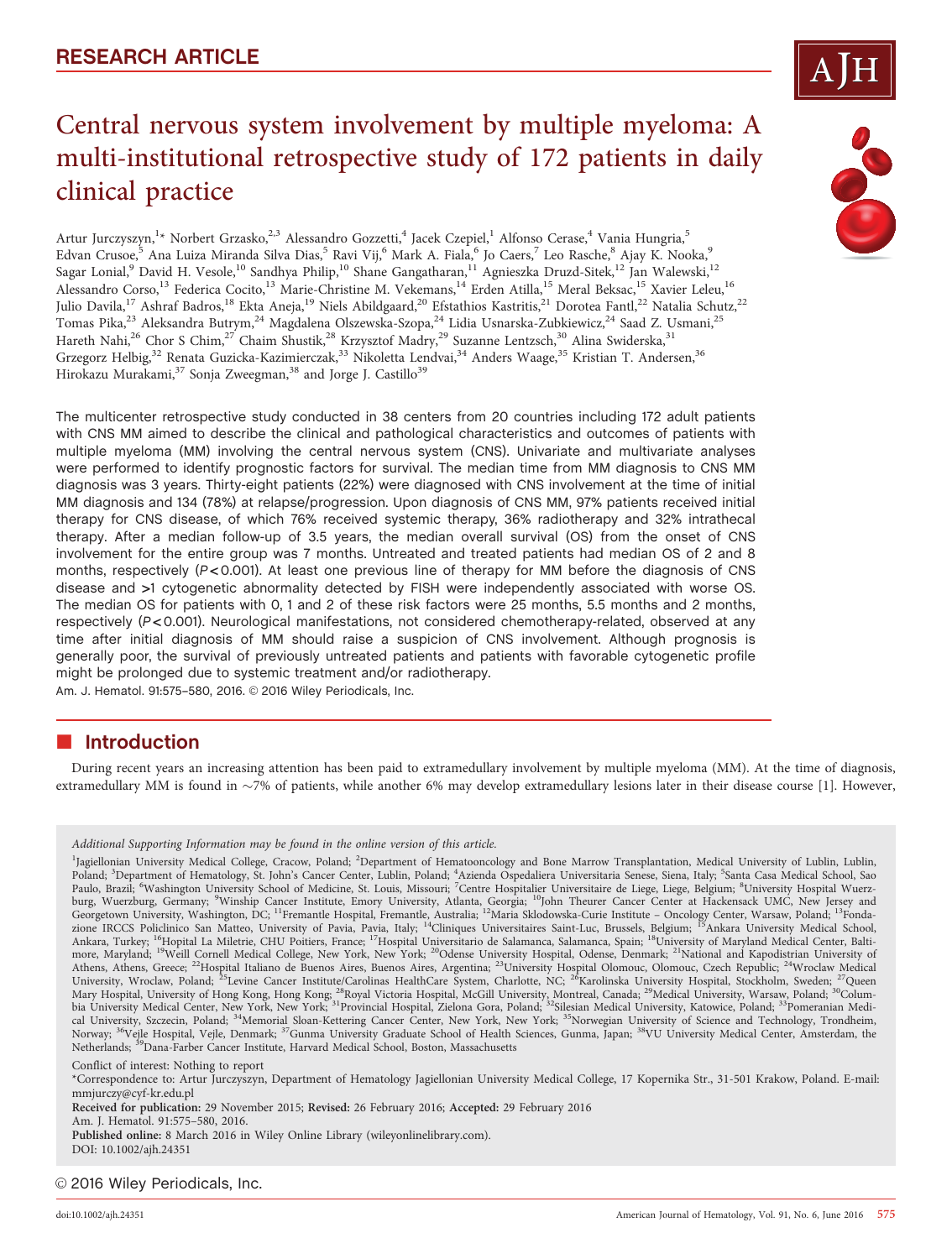the central nervous system (CNS) is a very rare location of myelomatous involvement and is diagnosed in less than 1% of patients [2]. Consequently, the available data on CNS MM are extremely sparse and originate mostly from single case reports and retrospective studies on a limited number of patients. Therefore, data regarding characteristics, diagnosis, treatment algorithms and outcomes of patients with CNS MM are currently lacking.

We describe the clinical and pathological characteristics of 172 patients with CNS MM in an international retrospective analysis. We also present diagnostic methodologies, and therapeutic approaches and their impact on survival.

# **E** Methods

Patient Selection. This was a multi-institutional, retrospective study conducted in 38 centers from 20 countries in Europe (Belgium, Czech Republic, Denmark, France, Germany, Greece, Italy, Holland, Norway, Poland, Spain, Sweden), Asia (Hong Kong, Japan, Turkey), South America (Argentina, Brazil), Australia, the United States and Canada. Patients were identified through a database search at each of the participating institutions. Adult  $(\geq 18$  years) patients with a pathological and/or radiological diagnosis of CNS MM between January 1995 and December 2014 were included. CNS involvement was defined as histological and/or radiological evidence of myeloma arising from the CNS in a location noncontiguous to bone.

Data Collection. Clinical data included age at the time of MM diagnosis and at the time of CNS involvement, ISS stage, cytogenetic abnormalities, time from MM diagnosis to CNS MM diagnosis, gender, number and type of therapies previous to CNS involvement, symptoms at the time of CNS MM diagnosis, magnetic resonance imaging (MRI) and computed tomography (CT) scan findings, number and types of therapies received for CNS MM, overall survival (OS) and cause of death. Laboratory data included: immunoglobulin isotype, beta-2-microglobulin (B2M), albumin, lactate dehydrogenase (LDH) levels at CNS MM diagnosis. Pathological data included findings in cerebrospinal fluid (CSF) cytology and flow cytometry.

Statistical Analysis. Continuous and categorical variables are presented using descriptive statistics. Time from MM diagnosis to CNS MM diagnosis and OS were estimated using the Kaplan-Meier method. The log-rank test was used to compare OS estimates according to prognostic factors. Univariate and multivariate survival models were fitted using the Cox proportional-hazard regression method. The outcome measure was hazard ratio (HR) with 95% confidence interval (CI). Univariate analysis (UVA) was performed for each variable, and only the variables with P-values <0.1 were included in the multivariate analysis (MVA). P-values <0.05 were considered statistically significant in the MVA. All calculations and graphs were obtained using STATA 13.1 (StataCorp LP, College Station, TX).

# **Results**

### Clinical Characteristics

A total of 172 patients met the predetermined criteria for inclusion in this study. The median age at diagnosis of MM was 53 years (range,  $31 - 82$  years), and the median age of CNS MM diagnosis was 56 years (range,  $33 - 82$  years). The median time from MM diagnosis to the development of lesions in the CNS was 25 months (range,  $0 - 216$  months; Fig. 1A). Thirty-eight patients (22%) were diagnosed with CNS involvement at the initial diagnosis of MM (primary CNS MM). The median number of prior therapies before CNS MM involvement was 2 (range,  $0 - 8$ ); 69% of previously treated patients had received alkylators, 59% IMIDs, 58% proteasome inhibitors, 54% autologous SCT and 5% allogeneic SCT. The most common symptoms at presentation were visual changes (36%), radiculopathy (27%), headache (25%), confusion (21%), dizziness (7%) and seizures (6%). Selected clinical characteristics are shown in Supporting Information Table 1.

#### Imaging Studies

MRI of the brain and/or spine was performed in 156 patients (91%) showing evidence of disease in 145 of them (93%). CT scans of the brain and/or spine were performed in 53 patients (31%), and showed evidence of disease in 43 of them (81%). No MRIs or CT scans were performed in 5 patients (3%). Out of 167 patients who underwent MRI and/or CT, leptomeningeal involvement was identified in 95 patients (57%) and a intracranial mass lesion in 89 patients (53%); leptomeningeal involvement only was identified in 63 patients (38%), mass only in 57 (34%), mass and leptomeningeal involvement in 32 (19%), and no mass or leptomeningeal involvement in 15 (9%).

### Pathological Features

CSF cytology was performed in 96 patients (56%), and showed evidence of atypical and/or anaplastic plasma cells in 86 (90%). CSF flow cytometry was performed in 80 patients (47%), and showed a monoclonal plasma cell population in 73 (91%). Positive expression of CD38 and CD138 was present in all cases. The CSF flow cytometry profile is shown in Supporting Information Table 1. In total, there were 103 patients with pathologically confirmed CNS MM; 58 (56%) by CSF flow cytometry and CSF cytology, 28 (27%) by CSF cytology alone, and 17 (17%) by CSF flow cytometry alone. There were no differences in age at MM diagnosis, age at CSN MM diagnosis, sex, heavy chain and light chain restriction, and ISS stage between the group with pathological confirmation of CNS MM and the group without pathological confirmation (data not shown). FISH analyses prior to the diagnosis of CNS MM were available for 122 patients (71%). The FISH profile in these patients is shown in Supporting Information Table 1.

### Treatment and Causes of Death

Of the 172 patients in our study, 166 (97%) received initial therapy for CNS MM consisting of systemic therapy in 117 (76%) patients, radiotherapy in 56 (36%) patients, intrathecal therapy in 49 (32%) patients and steroids only in 5 (3%) patients; 1 (1%) patient underwent mass resection and 32 (21%) patients were given autologous or allogeneic SCT after induction phase. Systemic chemotherapy included: IMIDs in 50 (43%) patients, proteasome inhibitors in 39 (33%) patients and other chemotherapy regimens in 28 (24%) patients. Details on the type of initial CNS MM therapy are shown in Supporting Information Table 2. Seventy-three patients (44%) went on to receive second line therapy, 28 (17%) received third line therapy, and 1 (1%) patient received fourth line therapy. At the time of this report, 139 patients (81%) have died. The causes of death are shown in Supporting Information Table 2.

### Survival Analyses and Prognostic Factors

After a median follow-up of 3.5 years, the median OS for the entire group was 6.7 months (Fig. 1B). The patients who received no treatment for CNS MM had a median OS of 2 months, and the treated patients had a median OS of 7 months (HR 1.1, 95% CI  $0.99 - 1.22$ ;  $P = 0.07$ ). The 1-, 2-, and 3-year OS rates for treated patients with CNS MM were  $38\%$  (95% CI  $31 - 46\%$ ), 24%  $(17 - 31%)$  and 15%  $(9 - 22%)$ , respectively. We then evaluated the effect of initial salvage treatment of CNS MM on OS. Patients who received systemic therapy only and systemic therapy plus radiotherapy appeared to have better OS but the OS in patients in all the other treatment groups were not significantly different than the OS of patients who were not treated (Fig. 1C). We then divided patients into 2 groups: a group of patients who received systemic therapy (with or without intrathecal and/or radiotherapy;  $n = 117$ ), and patients who received no systemic therapy (resection and radiotherapy, intrathecal therapy and radiotherapy, steroids only, radiotherapy only, intrathecal therapy only;  $n = 49$ ). The median OS for patients who received systemic therapy vs those who received no systemic therapy was 12 months and 3 months, respectively (HR 0.44, 95% CI  $0.29 - 0.65$ ;  $P < 0.001$ ; Fig. 1D).

In the univariate analysis, 1 or more lines of therapy for MM prior to CNS MM diagnosis vs. no previous therapy (Fig. 2A), ISS staging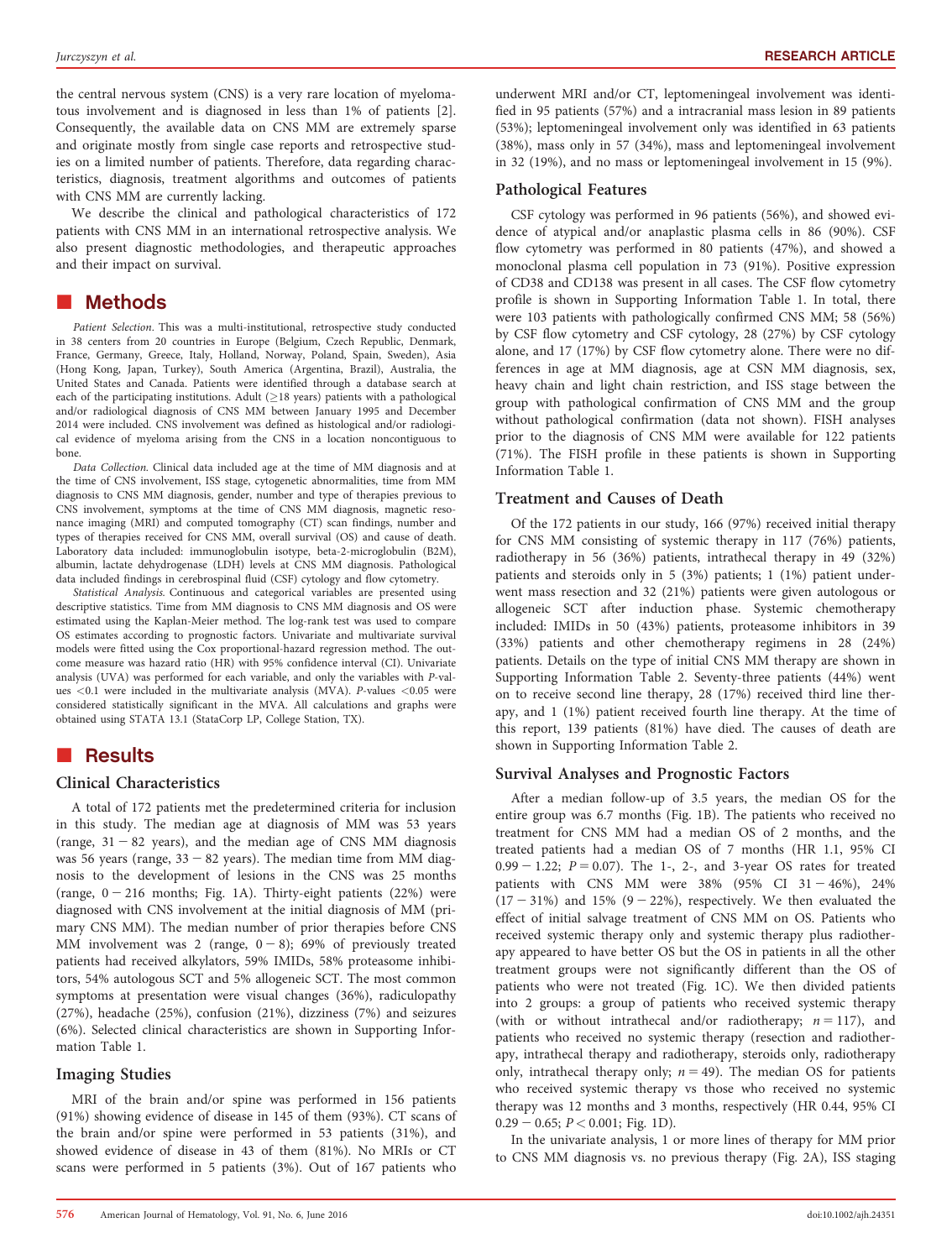

Figure 1. Time from MM diagnosis to diagnosis of CNS involvement by MM (A), and OS estimates in all patients with CNS MM (B), in patients treated with different types of therapy (C), and in patients received or did not receive systemic therapy (D). [Color figure can be viewed in the online issue, which is available at [wileyonlinelibrary.com](http://wileyonlinelibrary.com).]

(Fig. 2B), >1 FISH abnormality vs. 0-1 abnormalities (Fig. 2C), and pathological confirmation of CNS MM vs. no pathological confirmation (Fig. 2D) were associated with a worse OS. Patients with mass/ enhancement and mass/no enhancement in MRI or CT had a better OS than patients with no mass/no enhancement and no mass/enhancement (Fig. 2E). Age, sex and immunoglobulin isotype were not associated with worse or better OS. Although significant in the univariate model, elevated LDH level at CNS MM diagnosis was not included in the multivariate model because there were less than 100 observations. In the multivariate analysis,  $1+$  previous lines of therapy for MM vs. no previous therapy and  $>1$  FISH abnormality vs. 0-1 abnormalities were independently associated with worse OS. The univariate and multivariate models are shown in Supporting Information Table 1.

Using number of previous lines of therapy prior to CNS MM diagnosis and number of adverse FISH abnormalities, we then generated a score in which patients were divided in three groups: a group with no previous therapies and 0-1 FISH abnormalities (0 risk factors;  $n = 16$ , 13%), a group with either >1 previous therapy or >1 FISH abnormality (1 risk factor;  $n = 72$ , 59%), and a group with  $>1$  previous therapy and >1 FISH abnormality at diagnosis (2 risk factors;  $n = 34$ , 28%). The median OS for patients with 0, 1 and 2 risk factors were 25 months, 5.5 months (HR 2.25, 95% CI 1.20 – 4.20;  $P = 0.01$ ) and 2 months (HR 4.65, 95% CI 2.33 - 9.26;  $P < 0.001$ ), respectively (Log-rank for trend  $P < 0.001$ ; Fig. 3A). In a subgroup sensitivity analysis, the increased score remained associated with shortened OS after removal of patients who were not treated (Fig. 3B), in patients who received systemic therapy (Fig. 3C), and in patients who did not receive systemic therapy (Fig. 3D). The univariate and multivariate analysis for overall survival in patients with CNS myeloma is given in Supporting Information Table 3.

# **Discussion**

In the present study of 172 CNS MM cases, the median age of patients was 53 years, whereas the average age at myeloma onset is about  $65 - 70$  years old, which suggests that younger myeloma patients might be more prone to develop lesions in CNS. This observation is consistent with other reports [3,4]. The time elapsed between initial MM diagnosis and detection of CNS involvement was relatively short (median of about 2 years). Remarkably, we showed that 22% of patients had CNS involvement at the time of MM diagnosis (primary CNS MM). The remaining cases were associated with more advanced disease (secondary CNS MM) [3,5–7]. However, the distribution of ISS stage did not favor more advanced stages, which suggests that development of CNS MM might not be associated with advanced myeloma, but rather with other characteristics of the disease. Neurological symptoms documented in our patients were heterogeneous, and included supratentorial, meningeal, and spinal manifestations. The presence of these symptoms in MM patients not thought to be chemotherapy-related should prompt the investigation for CNS involvement. Hypercalcemia, uremia, paraproteinemia, and/ or bone damage, however, can confound the symptoms [8].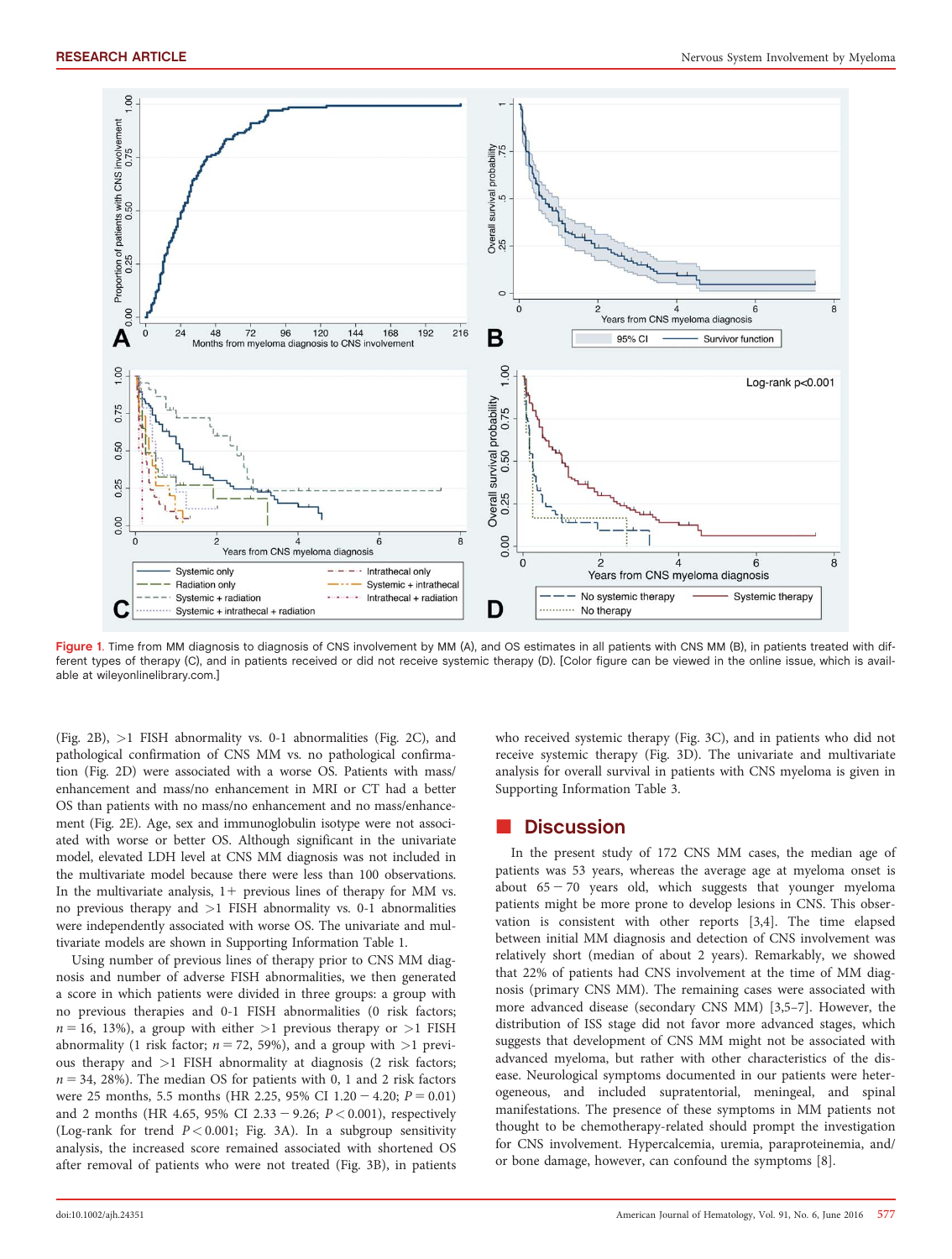

Figure 2. OS estimates in patients with CNS myeloma, according to previous lines of therapy (A), ISS stage (B), number of FISH abnormalities (C), pathological confirmation (D), and presence mass and/or enhancement on MRI/CT (E). [Color figure can be viewed in the online issue, which is available at [wileyonli](http://wileyonlinelibrary.com)[nelibrary.com.](http://wileyonlinelibrary.com)]

We found IgA, IgD, and biclonal MM subtypes in 27%, 2%, and 1% of patients with CNS involvement, respectively. This distribution is consistent with previous reports [6,9,10]. Also, we found that deletions of 13q and 17p are the most frequent cytogenetic anomalies observed in patients with CNS MM. This is consistent with the observations from previous smaller studies [11,12]. Elevated LDH was one of the most common laboratory abnormalities present in our group. Although according to some authors, elevated activity of this enzyme may be linked to the risk of CNS MM [10], this association was not confirmed by other researchers [6]. Also, the lack of CD56 expression, an adhesion molecule of plasma cells, was postulated to play a role in CNS MM pathogenesis [12]. However, this hypothesis was not confirmed [13]; also the majority of our patients tested for this antigen showed negative expression on plasma cells isolated from CSF.

Detection of CNS MM on imaging studies can be challenging. The presence of mass and/or infiltration might be insufficient for establishing the diagnosis of CNS MM [11,14,15]. Contrast-enhanced MRI is more sensitive than CT and constitutes the method of choice in the detection of CNS MM [10,16,17]; however, it is associated with a false negative rate of 10% [6]. Therefore, it is preferable to perform imaging, pathological, and CSF examination concurrently. However, in daily clinical practice, it is not always possible to obtain specimen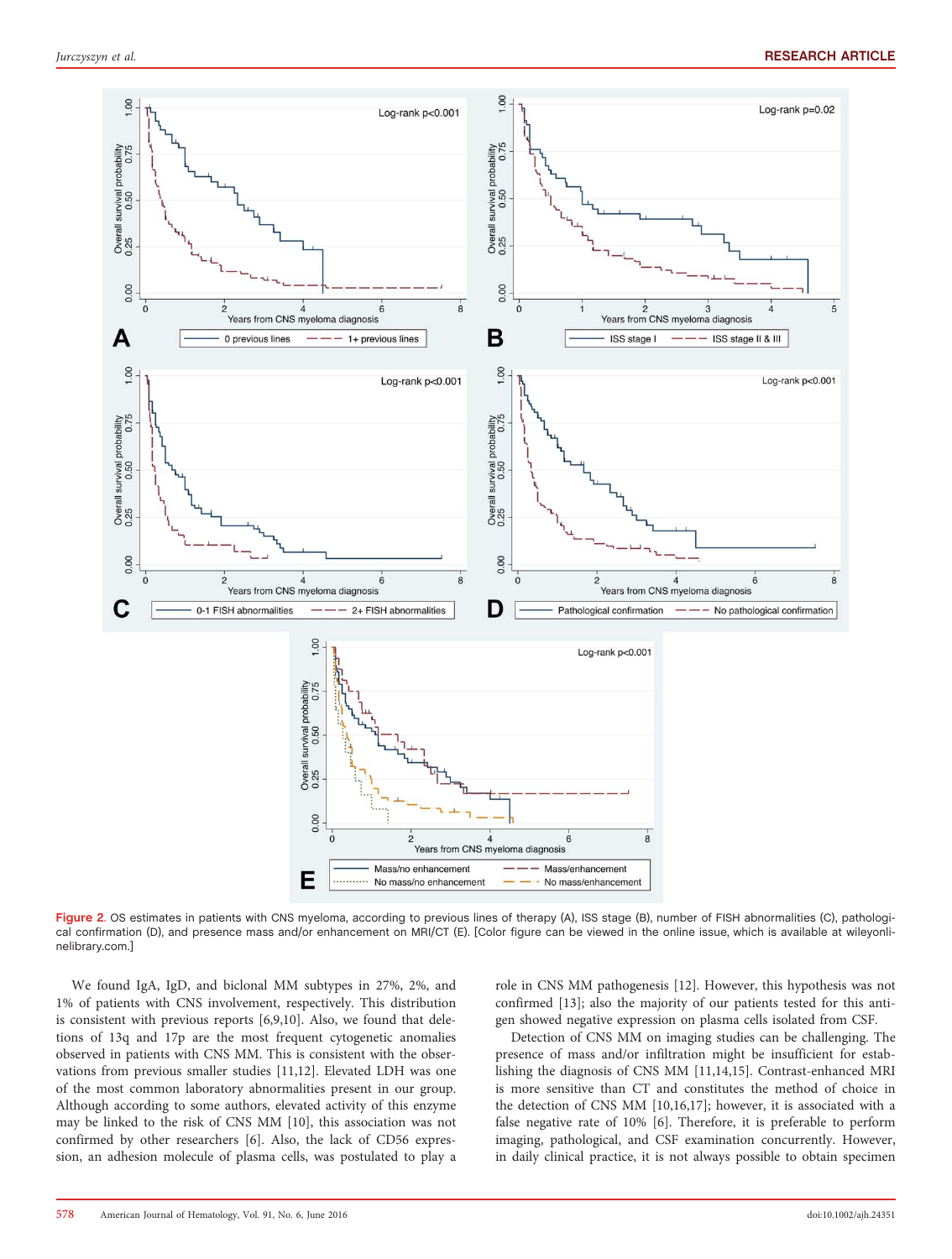

Figure 3. OS estimates in patients with CNS myeloma according to prognostic score for the entire group (A), in patients who were treated (B), in patients who received systemic therapy (C), and in patients who did not receive systemic therapy (D). [Color figure can be viewed in the online issue, which is available at [wileyonlinelibrary.com](http://wileyonlinelibrary.com).]

for histopathological assessment due to poor performance status, endstage disease or patient's refusal. The sole presence of plasma cells in CSF might not constitute a diagnosis of CNS MM [18]; however, in the right clinical setting, the presence of plasma cells in the CSF of a patient with myeloma should be highly suspicious of myelomatous CNS involvement. On the other hand, plasma cells can be absent in CSF from patients with parenchymal infiltration by myeloma or isolated changes in the dura mater [19]. Our study was retrospective and involved patients treated in different centers, which did not follow uniform diagnostic and treatment protocols. However, our data represents real-life routine practice and shows that the diagnosis of CNS MM can be suspected with limited number of diagnostic methods.

Data on treatment of CNS MM are sparse, and there is no standard of care in these cases. Our study showed that systemic treatment, alone or combined with radiotherapy, resulted in a significant improvement of survival in patients when compared to no systemic therapy. Due to marked heterogeneity of our group, we did not analyze the efficacy of specific treatments. Some anti-MM agents can cross the blood-brain barrier. Thalidomide, for example, can be detected in cerebrospinal fluid after oral administration at 100 mg/ day [18,20]. However, the effects of thalidomide can be delayed constituting a limitation in patients with rapidly progressing CNS MM [21]. Animal studies showed that lenalidomide and pomalidomide could penetrate into the CNS as well [4,16]. One study showed that pomalidomide therapy resulted in disappearance of myelomatous cells from CSF  $[22]$ . The penetration of bortezomib through the blood-brain barrier was limited in animal models [23]. Bendamustine can potentially be used in the management of CNS MM, as administration of this agent resulted in clinical improvement of patients with CNS lymphoma [24,25].

Intrathecal agents have been used in CNS MM with conflicting results [9,12,26–29]. The usefulness of intrathecal agents is often put into question as they are usually used in combination with systemic therapies [27], and might not be effective as monotherapy [28]. In our study, the patients treated only with intrathecal therapy or intrathecal therapy combined with radiotherapy had poor survival. Although whole brain radiation is a therapeutic option in CNS MM, its practical application is limited due to toxicity. Localized metastases to CNS can be treated with low-dose radiotherapy [10]. The role of autologous hematopoietic stem cell transplantation (HSCT) in the management of CNS MM is unclear. Some authors point to potential beneficial effects of high-dose melphalan conditioning prior to autologous HSCT [16,30].

Patients treated with systemic therapy combined with intrathecal and radiation therapy had poor outcomes when compared with systemic therapy only, but the number of patients who received such treatment was small and the data are probably biased. Altogether, our observations regarding treatment suggest that systemic therapy should constitute the basis of effective treatment of CNS involvement in myeloma patients. However, it should be emphasized that the data are retrospective and patients were selected to different treatment